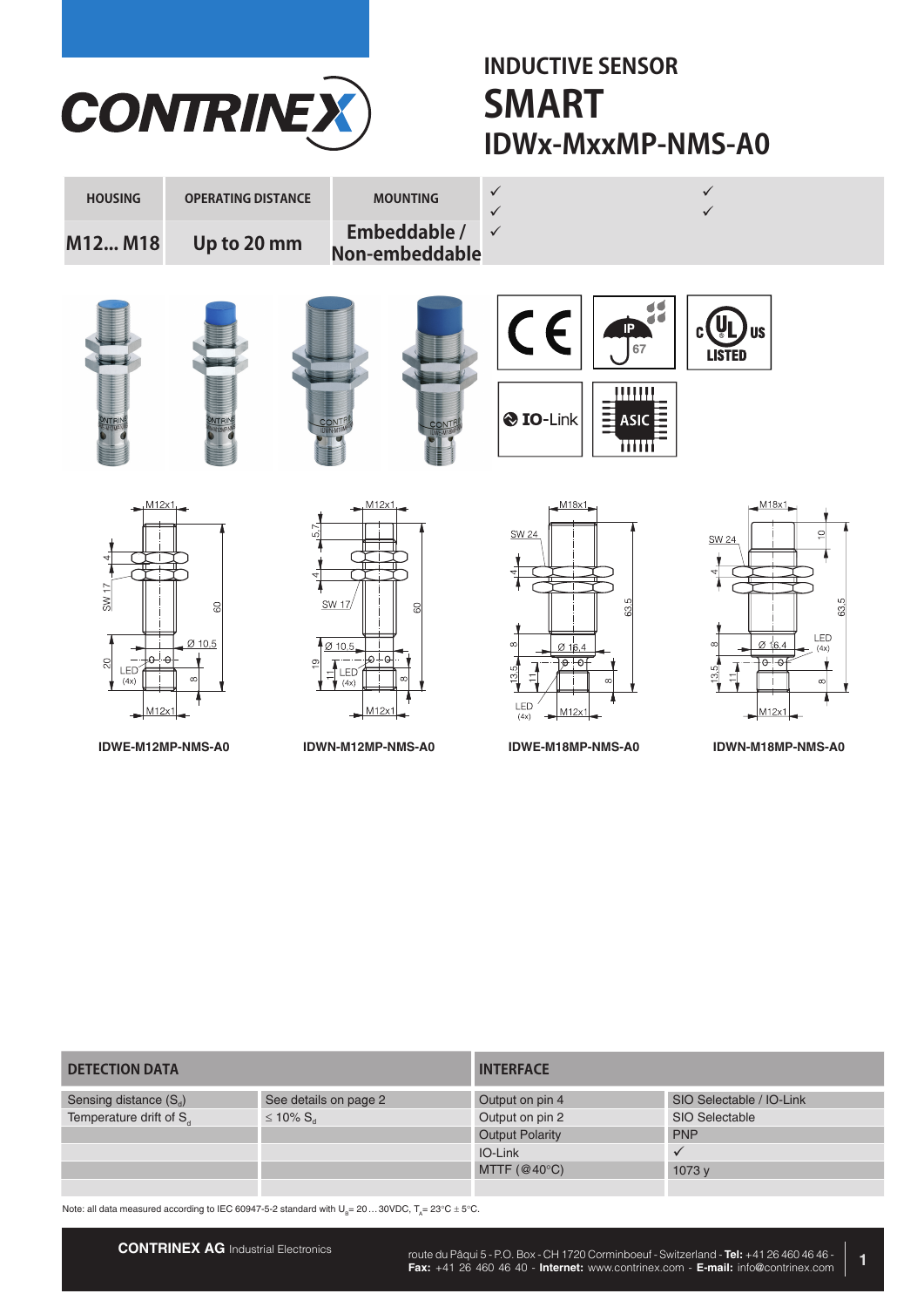| <b>ELECTRICAL DATA</b>             |                                  | <b>MECHANICAL DATA</b>        |                          |  |  |
|------------------------------------|----------------------------------|-------------------------------|--------------------------|--|--|
| Supply voltage range $(U_{\rm B})$ | 1030 VDC                         | Mounting                      | See details on page 2    |  |  |
| Residual ripple                    | ≤ 20% $U_R$                      | Housing material              | Chrome-plated brass      |  |  |
| Output current                     | $< 200$ mA                       | Sensing face material         | <b>PBTP</b>              |  |  |
| Output voltage drop                | $< 2.0$ VDC                      | Max tightening torque         | See details on page 2    |  |  |
| Power consumption (no-load)        | $< 10 \text{ mA}$                | Ambient operating temperature | $-25+70$ °C <sup>1</sup> |  |  |
| Residual current                   | $< 0.1$ mA                       | Enclosure rating              | IP 67                    |  |  |
| Max. sampling rate                 | 1000 Hz                          | Weight (cable / connector)    | See details on page 2    |  |  |
| Short-circuit protection           |                                  | Shock and vibration           | IEC 60947-5-2 / 7.4      |  |  |
| Voltage reversal protection        |                                  |                               |                          |  |  |
| Cable length max.                  | ≤ 20 m (IO-Link) / ≤ 300 m (SIO) |                               |                          |  |  |

# **CORRECTION FACTORS**

|                   | Steel FE 360 | Copper                   | <b>Aluminum</b> | <b>Brass</b> | Stainless S. V2A |
|-------------------|--------------|--------------------------|-----------------|--------------|------------------|
| IDWE-M12MP-NMS-A0 |              | 0.28                     | 0.33            | 0.43         | 0.8              |
| IDWN-M12MP-NMS-A0 | -            | $\overline{\phantom{0}}$ | -               | -            |                  |
| IDWE-M18MP-NMS-A0 |              | 0.31                     | 0.34            | 0.44         | 0.72             |
| IDWN-M18MP-NMS-A0 |              | 0.34                     | 0.38            | 0.48         | 0.74             |

Note: the operating distance of the sensor must be multiplied by the correction factor of the material. For example, the operating distance on Aluminum is S<sub>n, Al</sub> = S<sub>n</sub> x CF<sub>A</sub>. In case of embeddable mounting, the distance is multiplied by the additional correction factor of the support, thus  $S_{n,A} = S_n \times CF_{A} \times CF_{emb, Al}$ 

### **INSTALLATION CONDITIONS / MAX. TIGHTENING TORQUE**



#### A : metal free zone B : sensing face C : support

|                   | a  | b  | $\mathbf{C}$ | d  | <b>Max. Tightening Torque</b>      |
|-------------------|----|----|--------------|----|------------------------------------|
| IDWE-M12MP-NMS-A0 | 12 | 14 | 18           |    | $10 \text{ Nm}$ (6 Nm first 10 mm) |
| IDWN-M12MP-NMS-A0 | ۰  | -  | -            | ۰  | $10$ Nm                            |
| IDWE-M18MP-NMS-A0 | 19 | 24 | 30           | 4  | 25 Nm                              |
| IDWN-M18MP-NMS-A0 | 30 | 40 | 60           | 20 | 25 Nm                              |

Note: additional installation information can be found in the glossary of the Contrinex General Catalog.



#### **WIRING DIAGRAM PIN ASSIGNMENT**



 $\sf AVAILABLE \sf{TPES}$  All the below specifications where obtain with a 3\*S<sub>a</sub> x 3\*S<sub>a</sub> x 1 mm<sup>3</sup>, FE360 standard target

| Part number | <b>Part reference</b> |                 |                 |                                                              | <b>Resolution</b>       |                           | Linearity                   |                 |
|-------------|-----------------------|-----------------|-----------------|--------------------------------------------------------------|-------------------------|---------------------------|-----------------------------|-----------------|
|             |                       | $S_{\rm d}$     | <b>Mounting</b> | <b>Repeat accuracy</b>                                       | <b>Static</b>           | <b>Dynamic</b>            |                             | Weight          |
| 330-020-479 | IDWE-M12MP-NMS-A0     | 6 mm            | Embeddable      | $<$ 3 $\mu$ m <sup>(1)</sup> / $<$ 13 $\mu$ m <sup>(2)</sup> | $< 2$ um <sup>(3)</sup> | $<$ 5 um <sup>(3)</sup>   | $\pm$ 50 um <sup>(4)</sup>  | 27 <sub>g</sub> |
| 330-020-480 | IDWN-M12MP-NMS-A0     | $10 \text{ mm}$ | Non-embeddable  | $< 6 \,\mathrm{\mu m^{(1)}} / < 30 \,\mathrm{\mu m^{(2)}}$   | $<$ 3 um <sup>(3)</sup> | $< 7.5$ um <sup>(3)</sup> | $\pm$ 100 µm <sup>(4)</sup> | 27 <sub>g</sub> |
| 330-020-481 | IDWE-M18MP-NMS-A0     | $10 \text{ mm}$ | Embeddable      | $< 6 \,\mathrm{\mu m^{(1)}} / < 50 \,\mathrm{\mu m^{(2)}}$   | $<$ 4 um <sup>(3)</sup> | $< 10 \text{ nm}^{(3)}$   | $\pm$ 100 µm <sup>(4)</sup> | 56 <sub>q</sub> |
| 330-020-482 | IDWN-M18MP-NMS-A0     | $20 \text{ mm}$ | Non-embeddable  | $<$ 10 um <sup>(1)</sup> / $<$ 100 um <sup>(2)</sup>         | $< 6$ um <sup>(3)</sup> | $< 20 \text{ nm}^{(3)}$   | $\pm$ 200 um <sup>(4)</sup> | 56 <sub>q</sub> |

<sup>(1)</sup> measured under 3 $\sigma$  confidence level (99.7%) at 0.33 S<sub>a</sub>, constant temperature and constant voltage supply

- <sup>(2)</sup> measured under 3 $\sigma$  confidence level (99.7%) at 0.67  $\mathsf{S}_{_{\!o\!f\!f\!f}}$  constant temperature and constant voltage supply
- <sup>(3)</sup> measured under σ confidence level (RMS value) at 0.67 S<sub>a</sub>, constant temperature and constant voltage supply

 $^{(4)}$  measured under a range condition from 5% to 95%  $\rm S_{d}$ , constant temperature and constant voltage supply

Foute du Pâqui 5 - P.O. Box - CH 1720 Corminboeuf - Switzerland - Tel: +41 26 460 46 46 - Tel: +41 26 460 46 46 -**Fax:** +41 26 460 46 40 - **Industrial Electronics**<br>**Fax:** +41 26 460 46 40 - **Internet:** www.contrinex.com - **E-mail:** info@contrinex.com - **E-mail:** info@contrinex.com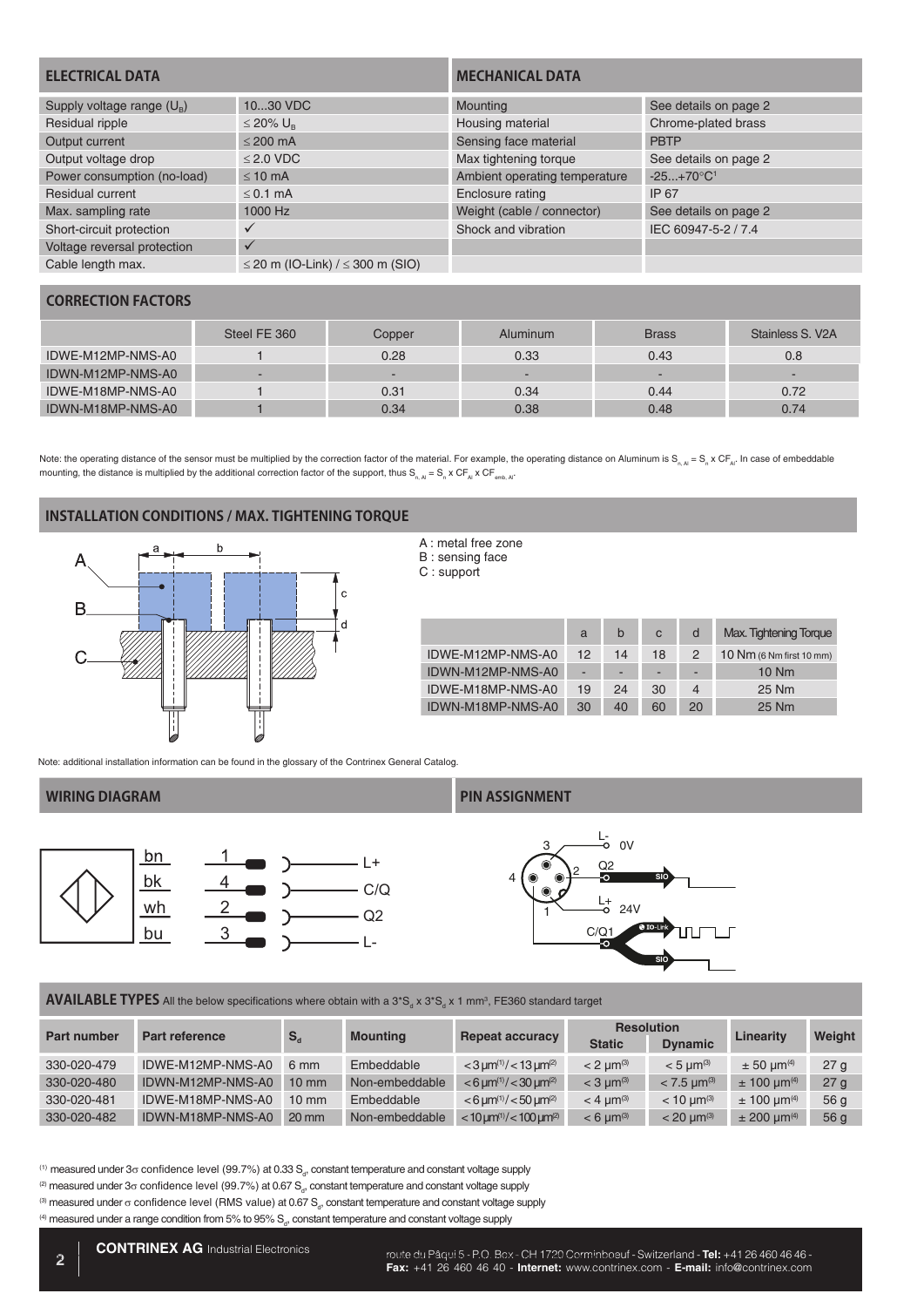| <b>IO-LINK CHARACTERISTICS</b> | <b>VALUE FOR IDWx-MxxMP-NMS-A0</b> |
|--------------------------------|------------------------------------|
| Vendor ID                      | 0156                               |
| Device ID                      | 320101                             |
| <b>IO-Link Protocol</b>        | 1.1                                |
| SIO-Mode                       | Supported                          |
| Process data                   | 4 bytes input / 1 bytes output     |
| <b>Baudrate</b>                | COM2 (38.4 kBaud)                  |
| Minimum cycle time             | 4 ms                               |



IODD files may be downloaded from

www.contrinex.com/product-range/inductive-sensors/.

Select the product name to display the product page with corresponding downloads.

Alternatively, just click/scan the QR code on the left.

|                 | <b>CONFIGURATION PARAMETER (IO-LINK / SIO MODE)</b> |                                 |               |                            |                                                                                                                                                                                                                                                                                                                                                                                                                                                                                                                                                                         |                   |  |  |  |  |  |
|-----------------|-----------------------------------------------------|---------------------------------|---------------|----------------------------|-------------------------------------------------------------------------------------------------------------------------------------------------------------------------------------------------------------------------------------------------------------------------------------------------------------------------------------------------------------------------------------------------------------------------------------------------------------------------------------------------------------------------------------------------------------------------|-------------------|--|--|--|--|--|
| <b>Index</b>    | <b>Sub Hex</b>                                      | <b>Name</b>                     | <b>Access</b> | <b>Data Type</b>           | <b>Value</b>                                                                                                                                                                                                                                                                                                                                                                                                                                                                                                                                                            | <b>Default</b>    |  |  |  |  |  |
|                 | <b>SYSTEM</b>                                       |                                 |               |                            |                                                                                                                                                                                                                                                                                                                                                                                                                                                                                                                                                                         |                   |  |  |  |  |  |
| 02 <sub>n</sub> | 00 <sub>n</sub>                                     | Standard Command <sup>(1)</sup> | W             | uint <sub>8</sub>          | $05h$ = ParamDownloadStore, $40h$ = Teach Apply,<br>$41h$ = Single Value Teach SP1, $42h$ = Single Value<br>Teach SP2, $43_h$ = Two Value Teach for SP1 --><br>TP1, $44_h$ = Two Value Teach for SP1 --> TP2, $45_h$ =<br>Two Value Teach for SP2 --> TP1, $46n$ = Two Value<br>Teach for SP2 --> TP2, $47h$ = Dynamic Start SP1,<br>$48h$ = Dynamic Stop SP1, $49h$ = Dynamic Start SP2,<br>$4A_h$ = Dynamic Stop SP2, $4F_h$ = Teach Cancel, $80_h$<br>= Device Reset,<br>$82h$ = Restore Factory Settings, A0 <sub>h</sub> = Locate Device,<br>$A1b = Clear MHM BIN$ | N/A               |  |  |  |  |  |
|                 |                                                     |                                 |               | <b>DATA STORAGE</b>        |                                                                                                                                                                                                                                                                                                                                                                                                                                                                                                                                                                         |                   |  |  |  |  |  |
| 03 <sub>h</sub> | 01 <sub>h</sub>                                     | DS_Command <sup>(1)</sup>       | R/W           | uint <sub>8</sub>          | $00h$ : Reserved<br>01 <sub>h</sub> : DS_UploadStart<br>02. DS_UploadEnd<br>03.DS_DownloadStart<br>04.: DS_DownloadEnd<br>$05$ . DS_Break<br>$06_h$ - $FF_h$ : Reserved                                                                                                                                                                                                                                                                                                                                                                                                 | N/A               |  |  |  |  |  |
|                 | 02 <sub>b</sub>                                     | State_Property <sup>(1)</sup>   | R             | uint <sub>8</sub>          | Bit 0: Reserved<br>Bit 1 and 2: State of Data Storage (00 <sub>p</sub> : Inactive,<br>01. Upload, 02. Download 03. Data Storage<br>Locked)<br>Bit 3 to 6: Reserved<br>Bit 7: DS_UPLOAD_FLAG (00,: no DS_UP-<br>LOAD_FLAG, 01.: DS_UPLOAD_REQ pending)                                                                                                                                                                                                                                                                                                                   | N/A               |  |  |  |  |  |
|                 | 03 <sub>k</sub>                                     | Data_Storage_Size               | R             | uint <sub>32</sub>         | FF,                                                                                                                                                                                                                                                                                                                                                                                                                                                                                                                                                                     | N/A               |  |  |  |  |  |
|                 | 04 <sub>h</sub>                                     | Parameter_Checksum              | $\mathsf{R}$  | uint <sub>32</sub>         |                                                                                                                                                                                                                                                                                                                                                                                                                                                                                                                                                                         | N/A               |  |  |  |  |  |
|                 | 05 <sub>h</sub>                                     | Index_List                      | $\mathsf{R}$  | array of<br>byte           |                                                                                                                                                                                                                                                                                                                                                                                                                                                                                                                                                                         | N/A               |  |  |  |  |  |
|                 |                                                     |                                 |               | <b>DEVICE ACCESS LOCKS</b> |                                                                                                                                                                                                                                                                                                                                                                                                                                                                                                                                                                         |                   |  |  |  |  |  |
| OC <sub>h</sub> |                                                     | Device Access Lock              | R/W           | uint <sub>16</sub>         | Parameter Access, Data Storage, Local Para-<br>metrization and Local User Interface Locks                                                                                                                                                                                                                                                                                                                                                                                                                                                                               | 0000 <sub>n</sub> |  |  |  |  |  |
|                 |                                                     |                                 |               | <b>PROFILE PARAMETER</b>   |                                                                                                                                                                                                                                                                                                                                                                                                                                                                                                                                                                         |                   |  |  |  |  |  |
| OD <sub>h</sub> |                                                     | <b>Profile Characteristic</b>   | $\mathsf{R}$  | uint <sub>16</sub>         | <profileid1>, <profileid2>, <profileid3>, <fcid><br/><math>[0018]_{n}</math>, <math>[800A]_{n}</math>, <math>[800C]_{n}</math>, <math>[800D]_{n}</math> (Type 4.3.1) (DMSS)</fcid></profileid3></profileid2></profileid1>                                                                                                                                                                                                                                                                                                                                               |                   |  |  |  |  |  |
|                 |                                                     |                                 |               | <b>PD DESCRIPTOR</b>       |                                                                                                                                                                                                                                                                                                                                                                                                                                                                                                                                                                         |                   |  |  |  |  |  |
| OE <sub>h</sub> |                                                     | PD Input Descriptor             | $\mathsf{R}$  | array                      | <datatype><typelength><bitoffset> - [1] [8] [0]<br/><math>[2]_h[8]_h[8]_h</math><br/><math>[2]_n [10]_n [10]_n</math></bitoffset></typelength></datatype>                                                                                                                                                                                                                                                                                                                                                                                                               |                   |  |  |  |  |  |
| OF.             |                                                     | <b>PD Output Descriptor</b>     | R             | array                      | <datatype><typelength><bitoffset> - [1]<sub>n</sub>[1]<sub>n</sub>[0]<sub>n</sub></bitoffset></typelength></datatype>                                                                                                                                                                                                                                                                                                                                                                                                                                                   |                   |  |  |  |  |  |

(1) This parameter is stored in a volatile memory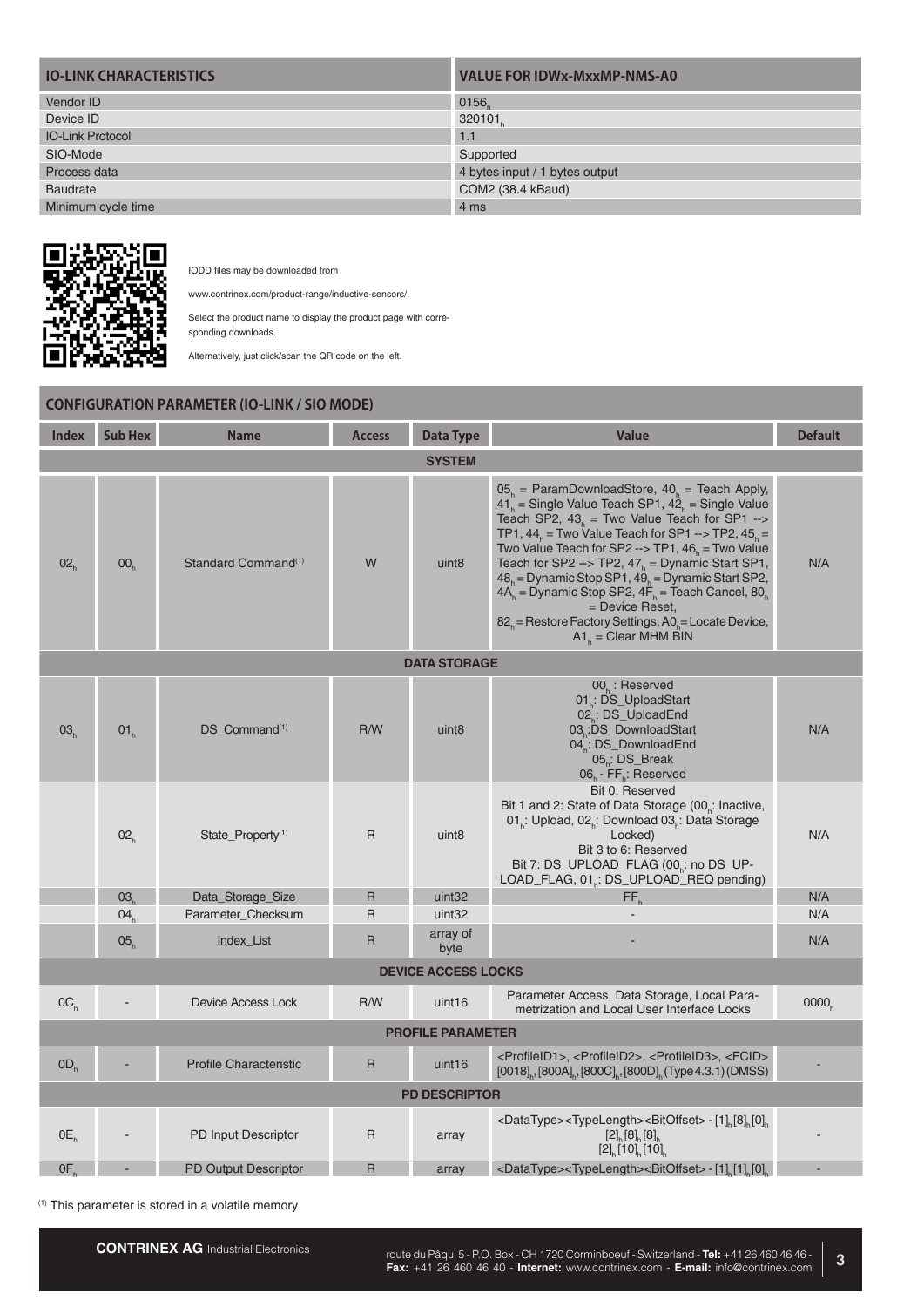| <b>FONCTION CLASS - IDENTIFICATION (8000)</b> |                 |                                       |     |                                                 |                                                                                                                                                                                                                                 |                                   |  |  |  |
|-----------------------------------------------|-----------------|---------------------------------------|-----|-------------------------------------------------|---------------------------------------------------------------------------------------------------------------------------------------------------------------------------------------------------------------------------------|-----------------------------------|--|--|--|
| 10 <sub>r</sub>                               |                 | Vendor Name                           | R   | char [16]                                       | "Contrinex"                                                                                                                                                                                                                     |                                   |  |  |  |
| 11 <sub>h</sub>                               |                 | <b>Vendor Text</b>                    | R   | char $[32]$                                     | "www.contrinex.com"                                                                                                                                                                                                             |                                   |  |  |  |
| 12 <sub>h</sub>                               |                 | <b>Product Name</b>                   | R   | char [32]                                       | "IDWx-MxxMP-NMS-A0"                                                                                                                                                                                                             |                                   |  |  |  |
| 13 <sub>h</sub>                               |                 | Product ID                            | R   | char $[16]$                                     | 330-020-4xx                                                                                                                                                                                                                     |                                   |  |  |  |
| 14 <sub>h</sub>                               |                 | <b>Product Text</b>                   | R   | char [32]                                       | DMSS series inductive sensor                                                                                                                                                                                                    |                                   |  |  |  |
| 15 <sub>h</sub>                               |                 | Serial Number                         | R   | char [16]                                       | 123456                                                                                                                                                                                                                          |                                   |  |  |  |
| 16 <sub>h</sub>                               |                 | <b>Hardware Revision</b>              | R   | char [16]                                       | 1.0.0                                                                                                                                                                                                                           |                                   |  |  |  |
| 17 <sub>h</sub>                               |                 | <b>Firmware Revision</b>              | R   | char [16]                                       | 1.0.0                                                                                                                                                                                                                           |                                   |  |  |  |
| 18 <sub>h</sub>                               |                 | <b>Application Specific Tag</b>       | R/W | char [32]                                       | <user (variable="" 32="" bytes="" length)="" string,=""></user>                                                                                                                                                                 | <vendor spe-<br="">cific</vendor> |  |  |  |
|                                               |                 |                                       |     | FONCTION CLASS - DIAGNOSIS (8003 <sub>b</sub> ) |                                                                                                                                                                                                                                 |                                   |  |  |  |
| 24 <sub>h</sub>                               | 00 <sub>h</sub> | Device Status <sup>(1)</sup>          | R   | uint <sub>8</sub>                               | $0 =$ Device is OK, 1 = Maintenance required, 2 = Out<br>of specification, $3 =$ Functional check, $4 =$ Failure,<br>5255 Reserved                                                                                              |                                   |  |  |  |
| 25 <sub>b</sub>                               | $00_h - 03_h$   | Detailed Device Status <sup>(1)</sup> | R   | uint $8$ [3]                                    |                                                                                                                                                                                                                                 |                                   |  |  |  |
|                                               |                 |                                       |     |                                                 | <b>FONCTION CLASS - TEACH-IN CHANNEL SELECT (8004)</b>                                                                                                                                                                          |                                   |  |  |  |
| 3A <sub>h</sub>                               |                 | Teach Select <sup>(1)</sup>           | R/W | uint <sub>8</sub>                               | 00 <sub>h</sub> : Default (SSC1)<br>$01_h$ : SSC1<br>$02_{h}$ : SSC2<br>$\overline{\mathsf{FF}}_{h}$ : ALL                                                                                                                      | 00 <sub>h</sub>                   |  |  |  |
|                                               |                 |                                       |     |                                                 | FONCTION CLASS - TEACH STATUS (8007, TO 8009,)                                                                                                                                                                                  |                                   |  |  |  |
| 3B <sub>h</sub>                               | 01 <sub>h</sub> | Teach State <sup>(1)</sup>            | R   | bool[4]                                         | $00h$ : IDLE<br>01. : SP1 SUCCESS<br>02, : SP2 SUCCESS<br>03. : SP12 SUCCESS<br>04 <sub>h</sub> : WAIT FOR COMMAND<br>$05_{k}$ : BUSY<br>$06_{h}$ : Reserved<br>$07h$ : ERROR<br>$08$ <sub>h</sub> $12$ <sub>h</sub> : Reserved | 00 <sub>h</sub>                   |  |  |  |
|                                               | 02 <sub>h</sub> | Flag SP1 --> TP1(1)                   | R   | bool                                            | 00 <sub>h</sub> : Teach point not taught or not successful<br>01. : Teach point successfully taught                                                                                                                             | 00 <sub>h</sub>                   |  |  |  |
|                                               | 03 <sub>h</sub> | Flag SP1 -- > TP2(1)                  | R   | bool                                            | 00 <sub>h</sub> : Teach point not taught or not successful<br>01 : Teach point successfully taught                                                                                                                              | 00 <sub>h</sub>                   |  |  |  |
|                                               | 04 <sub>h</sub> | Flag SP2 --> $TP1^{(1)}$              | R   | bool                                            | 00. : Teach point not taught or not successful<br>01. : Teach point successfully taught                                                                                                                                         | 00 <sub>h</sub>                   |  |  |  |
|                                               | 05 <sub>h</sub> | Flag SP2 $\rightarrow$ TP2(1)         | R   | bool                                            | 00 <sub>h</sub> : Teach point not taught or not successful<br>01 : Teach point successfully taught                                                                                                                              | 00 <sub>h</sub>                   |  |  |  |
|                                               |                 |                                       |     | <b>SCU - SENSOR CONFIGURATION UNIT</b>          |                                                                                                                                                                                                                                 |                                   |  |  |  |
| 40 <sub>b</sub>                               | 01 <sub>h</sub> | Sensor Startup Time                   | R/W | uint <sub>16</sub>                              | 065535 ms                                                                                                                                                                                                                       | 0000 <sub>b</sub>                 |  |  |  |
|                                               | 02 <sub>h</sub> | <b>Sensor Value Source</b>            | R/W | uint <sub>8</sub>                               | 00 <sub>h</sub> : Distance (VTARGET)<br>$01h$ : Counter<br>$02b$ : Temperature                                                                                                                                                  | 00 <sub>h</sub>                   |  |  |  |
|                                               | 03 <sub>h</sub> | <b>Sensor Mode</b>                    | R/W | uint <sub>8</sub>                               | 00 <sub>h</sub> : Fast (1 kHz)<br>$02n$ : Standard (250 Hz)<br>20 : Fine (14 Hz)                                                                                                                                                | 02 <sub>h</sub>                   |  |  |  |
|                                               |                 |                                       |     | <b>SSC1 PARAMETER</b>                           |                                                                                                                                                                                                                                 |                                   |  |  |  |
| 3C <sub>h</sub>                               | 01 <sub>h</sub> | Setpoint 1                            | R/W | uint <sub>32</sub>                              | $0110\%$ S <sub>d</sub>                                                                                                                                                                                                         | 100% $S_{d}$                      |  |  |  |
|                                               | 02 <sub>h</sub> | Setpoint 2                            | R/W | uint <sub>32</sub>                              | 0110% $Sa$ but must be lower than Setpoint 1.<br>N/A if Single Point mode is selected                                                                                                                                           | $0\% S_{d}$                       |  |  |  |
|                                               |                 |                                       |     | <b>SSC1 CONFIGURATION</b>                       |                                                                                                                                                                                                                                 |                                   |  |  |  |
| $3D_h$                                        | 01 <sub>h</sub> | Logic                                 | R/W | uint <sub>8</sub>                               | $00h$ : High active<br>$01b$ : Low active                                                                                                                                                                                       | 00 <sub>h</sub>                   |  |  |  |
|                                               | 02 <sub>h</sub> | Mode                                  | R/W | uint <sub>8</sub>                               | 00 <sub>h</sub> : Deactivated<br>$01n$ : Single Point<br>02 <sub>h</sub> : Window Mode<br>$03h$ : Two Points                                                                                                                    | 01 <sub>h</sub>                   |  |  |  |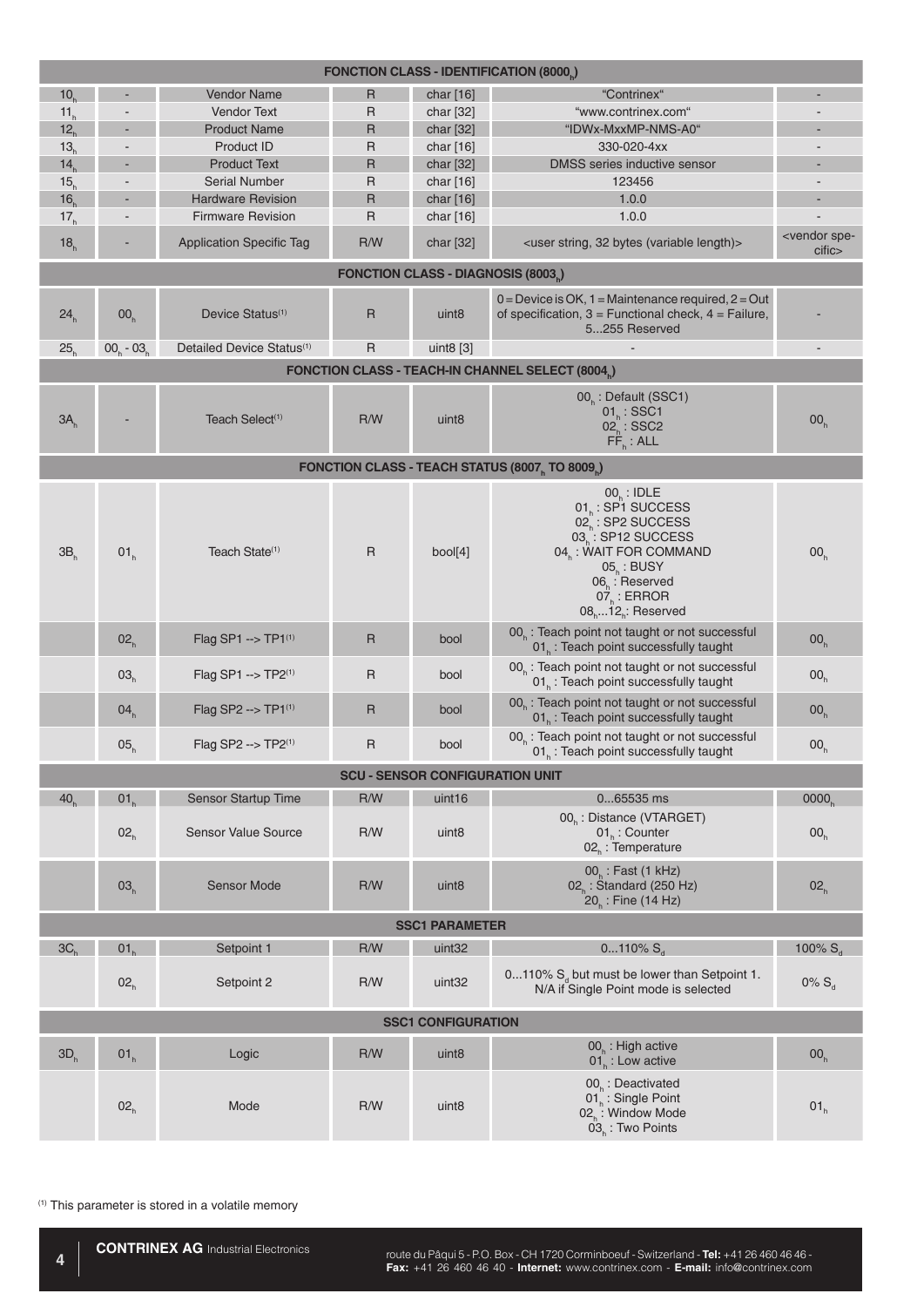|                   | 03 <sub>h</sub> | SSC1 Configuration Hys-<br>teresis                                                                      | R/W | uint <sub>32</sub>        |                                                                                                                                                                 | 5%                 |
|-------------------|-----------------|---------------------------------------------------------------------------------------------------------|-----|---------------------------|-----------------------------------------------------------------------------------------------------------------------------------------------------------------|--------------------|
|                   |                 |                                                                                                         |     | <b>SSC2 PARAMETER</b>     |                                                                                                                                                                 |                    |
| 400C <sub>b</sub> | 01 <sub>h</sub> | Setpoint 1                                                                                              | R/W | uint32                    | $0110\% S_{d}$                                                                                                                                                  | 80% S <sub>a</sub> |
|                   | 02 <sub>h</sub> | Setpoint 2                                                                                              | R/W | uint <sub>32</sub>        | 0110% $S_d$ but must be lower than Setpoint 1.<br>N/A if Single Point mode is selected                                                                          | $0\% S_{d}$        |
|                   |                 |                                                                                                         |     | <b>SSC2 CONFIGURATION</b> |                                                                                                                                                                 |                    |
| $400D_h$          | 01 <sub>h</sub> | Logic                                                                                                   | R/W | uint <sub>8</sub>         | $00h$ : High active<br>$01b$ : Low active                                                                                                                       | 00 <sub>h</sub>    |
|                   | 07 <sub>h</sub> | Mode                                                                                                    | R/W | uint <sub>8</sub>         | 00 <sub>h</sub> : Deactivated<br>01. Single Point<br>02 <sub>h</sub> : Window Mode<br>$03h$ : Two Points                                                        | 01 <sub>h</sub>    |
|                   | 08 <sub>h</sub> | <b>Hysteresis</b>                                                                                       | R/W | uint <sub>32</sub>        |                                                                                                                                                                 | 5%                 |
|                   |                 |                                                                                                         |     | <b>OSS CONFIGURATION</b>  |                                                                                                                                                                 |                    |
| 42 <sub>h</sub>   | 01 <sub>h</sub> | OSS1 Logic - Sensor Physi-<br>cal Output 1 Logic (PIN4)<br>when used in SIO mode                        | R/W | uint <sub>8</sub>         | $0 =$ OUTPUT: High active (NO)<br>$1 =$ OUTPUT: Low active (NC)<br>$2 =$ OUTPUT: ON<br>$3 =$ OUTPUT: OFF                                                        | 00 <sub>h</sub>    |
|                   | 02 <sub>h</sub> | OSS2 Logic - Sensor Physi-<br>cal Output 2 Logic (PIN2)<br>when used in SIO mode                        | R/W | uint <sub>8</sub>         | $0 =$ OUTPUT: High active (NO)<br>$1 =$ OUTPUT: Low active (NC)<br>$2 =$ OUTPUT: ON<br>$3 =$ OUTPUT: OFF<br>$4 = INPUT$<br>5 = INPUT-TRIGGER Single Value Teach | 00 <sub>h</sub>    |
|                   | 03 <sub>h</sub> | <b>OSS1 Condition - Sensor</b><br><b>Physical Output 1 Condition</b><br>(PIN4) when used in SIO<br>mode | R/W | uint <sub>8</sub>         | $0 = OSS1_A1$<br>$1 =$ OSS1_A1 AND OSS1_A2<br>$2 = OSS1_A1$ OR $OSS1_A2$<br>$3 =$ OSS1_A1 XOR OSS1_A2                                                           | 00 <sub>h</sub>    |
|                   | 04 <sub>h</sub> | <b>OSS2 Condition - Sensor</b><br>Physical Output 2 Condition<br>(PIN2) when used in SIO<br>mode        | R/W | uint <sub>8</sub>         | $0 = OSS2_A1$<br>$1 = OSS2$ _A1 AND OSS2_A2<br>2 = OSS2_A1 OR OSS2_A2<br>3 = OSS2_A1 XOR OSS2_A2                                                                | 00 <sub>h</sub>    |
|                   | 05 <sub>h</sub> | OSS1 Source A1 - Sensor<br>Physical Output 1 Souce A1<br>(PIN4) when used in SIO<br>mode                | R/W | uint <sub>8</sub>         | $0 = SSC1$<br>$1 = SSC2$<br>$2 = TSSP$<br>$3 = ALR1$<br>$4 = ALR2$<br>$5 = ALR3$<br>$6 = INPUT(2)$<br>$7 = Not INPUT(2)$                                        | 00 <sub>h</sub>    |
|                   | 06 <sub>h</sub> | OSS1 Source A2 - Sensor<br><b>Physical Output 1 Source</b><br>A2 (PIN4) when used in SIO<br>mode        | R/W | uint <sub>8</sub>         | $0 = SSC1$<br>$1 = SSC2$<br>$2 = TSSP$<br>$3 = ALR1$<br>$4 = ALR2$<br>$5 = ALR3$<br>$6 = INPUT(2)$<br>$7 = Not INPUT(2)$                                        | 00 <sub>h</sub>    |
|                   | 07 <sub>h</sub> | <b>OSS2 Source A1- Sensor</b><br><b>Physical Output 2 Source</b><br>A2 (PIN2) when used in SIO<br>mode  | R/W | uint <sub>8</sub>         | $0 = SSC1$<br>$1 = SSC2$<br>$2 = TSSP$<br>$3 = ALR1$<br>$4 = ALR2$<br>$5 = ALR3$                                                                                | 00 <sub>h</sub>    |

 $(2)$  Only available if OSS2 Logic =  $4 =$  INPUT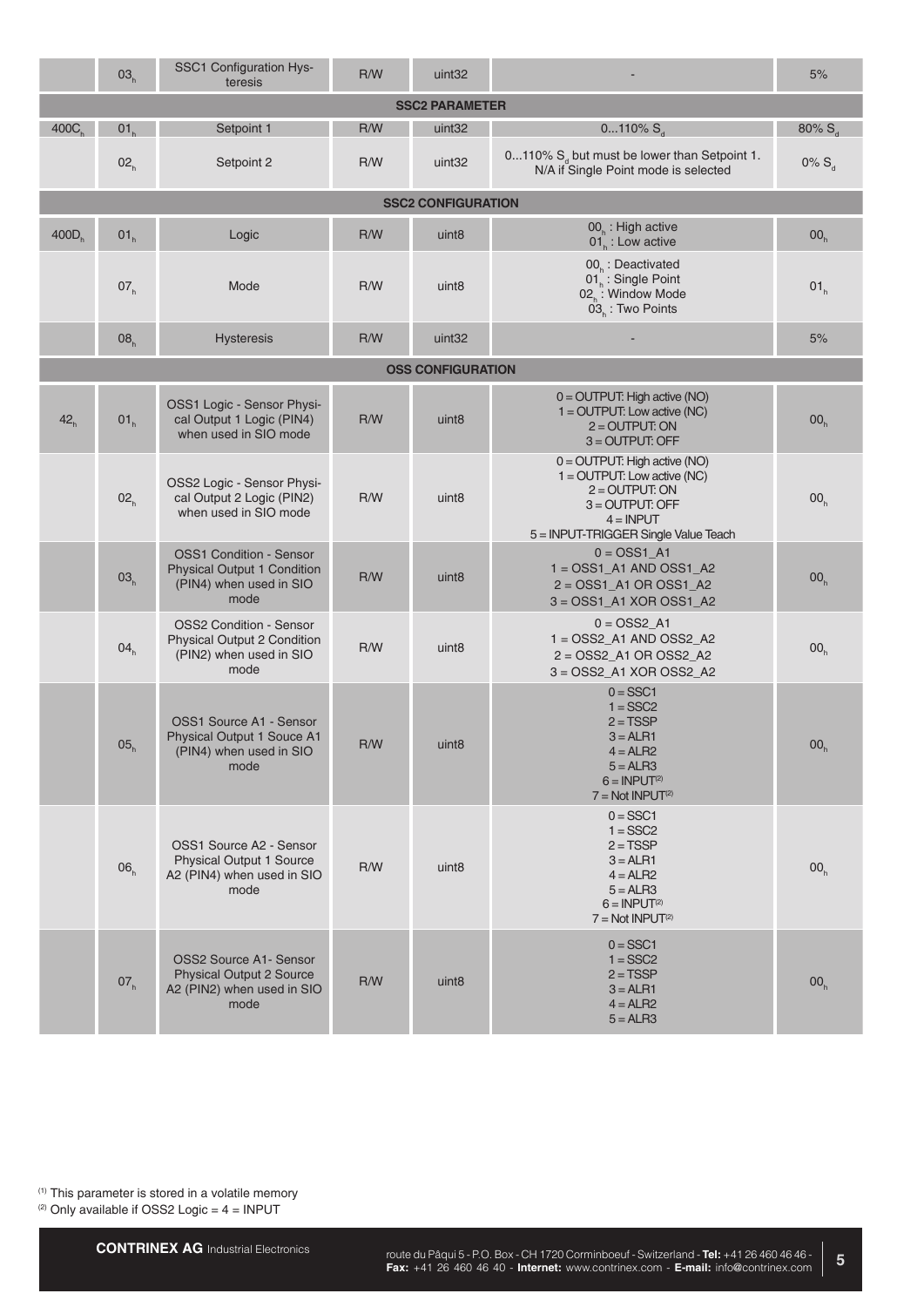|                 | 08 <sub>h</sub>                    | OSS2 Source A2- Sensor<br>Physical Output 2 Source<br>A2 (PIN2) when used in SIO<br>mode | R/W               | uint <sub>8</sub>                       | $0 = SSC1$<br>$1 = SSC2$<br>$2 = TSSP$<br>$3 = ALR1$<br>$4 = ALR2$<br>$5 = ALR3$                                                                                                          | 00 <sub>h</sub>             |
|-----------------|------------------------------------|------------------------------------------------------------------------------------------|-------------------|-----------------------------------------|-------------------------------------------------------------------------------------------------------------------------------------------------------------------------------------------|-----------------------------|
|                 |                                    |                                                                                          |                   | <b>TMU - SENSOR TIMER UNIT</b>          |                                                                                                                                                                                           |                             |
| 43 <sub>h</sub> | 01 <sub>h</sub>                    | <b>Timer Mode</b>                                                                        | R/W               | uint <sub>8</sub>                       | $0 = No$ Timer<br>$1 =$ Stretch ON<br>$2 =$ Delay ON<br>3 = Delay and Stretch ON<br>$4 = One$ Shot                                                                                        | 00 <sub>h</sub>             |
|                 | 02 <sub>h</sub>                    | <b>Timer Value</b>                                                                       | R/W               | uint <sub>16</sub>                      | 065535 ms                                                                                                                                                                                 | 0000 <sub>h</sub>           |
|                 | 03 <sub>h</sub>                    | <b>Timer Source</b>                                                                      | R/W               | uint <sub>8</sub>                       | $0 = SSC1$<br>$1 = SSC2$<br>$2 = ALR1$<br>$3 = ALR2$<br>$4 = ALR3$                                                                                                                        | 00 <sub>h</sub>             |
|                 |                                    |                                                                                          |                   | <b>CTU - SENSOR COUNTER UNIT</b>        |                                                                                                                                                                                           |                             |
| 44 <sub>h</sub> | 01 <sub>h</sub>                    | <b>Counter Mode</b>                                                                      | R/W               | uint <sub>8</sub>                       | $0 =$ Falling Edge<br>$1 =$ Rising Edge<br>$2 = Both$                                                                                                                                     | 00 <sub>h</sub>             |
|                 | 02 <sub>h</sub>                    | Counter Value (1)                                                                        | R/W               | uint16                                  | 065535                                                                                                                                                                                    | 0000 <sub>h</sub>           |
|                 | 03 <sub>h</sub>                    | <b>Counter Source</b>                                                                    | R/W               | uint <sub>8</sub>                       | $0 = SSC1$<br>$1 = SSC2$<br>$2 = TSSP$<br>$3 = ALR1$<br>$4 = ALR2$<br>$5 = ALR3$                                                                                                          | 00 <sub>h</sub>             |
|                 | 04 <sub>h</sub>                    | <b>Counter Reset Source</b>                                                              | R/W               | uint <sub>8</sub>                       | $0 = ALR1$<br>$1 = ALR2$<br>$2 = ALR3$                                                                                                                                                    | 01 <sub>h</sub>             |
|                 |                                    |                                                                                          |                   | <b>SMU - SENSOR MONITOR UNIT</b>        |                                                                                                                                                                                           |                             |
| 46 <sub>h</sub> | 01 <sub>h</sub>                    | Current Temperature <sup>(1)</sup>                                                       | $\mathsf{R}$      | uint16                                  | $\overline{a}$                                                                                                                                                                            | 0000 <sub>b</sub>           |
|                 | 02 <sub>h</sub>                    | Max. Lifetime Temperature                                                                | R                 | uint <sub>16</sub>                      |                                                                                                                                                                                           | 0000 <sub>h</sub>           |
|                 | 03 <sub>h</sub>                    | Min. Lifetime Temperature                                                                | R                 | uint16                                  | ÷,                                                                                                                                                                                        | 0000 <sub>b</sub>           |
|                 | 04 <sub>h</sub>                    | Lifetime Temperature Cycle<br>Count                                                      | $\mathsf R$       | uint <sub>8</sub>                       |                                                                                                                                                                                           | 00 <sub>h</sub>             |
|                 | 05 <sub>b</sub>                    | <b>Lifetime Operating Hours</b>                                                          | R                 | uint <sub>32</sub>                      |                                                                                                                                                                                           | 00000000 <sub>h</sub>       |
|                 | 06 <sub>h</sub>                    | Lifetime Power-On Cycles                                                                 | $\mathsf{R}$      | uint <sub>32</sub>                      |                                                                                                                                                                                           | 00000000                    |
|                 | 07 <sub>h</sub><br>08 <sub>h</sub> | Lifetime EMC Disturbances<br>EVENT FLAG <sup>(1)(2)</sup>                                | R<br>$\mathsf{R}$ | uint <sub>32</sub><br>uint <sub>8</sub> | $0 = BO$ (Coil failure)<br>$1 = B1$ (Short circuit on output)<br>$2 = B2$ (EMC disturbances)<br>$3 = B3$ (Collision on output)<br>$4 = B4$ (Over temperature)<br>$5 = B5$ (Under voltage) | 00000000<br>00 <sub>h</sub> |
|                 |                                    |                                                                                          |                   |                                         | <b>SMAU - Sensor Measurement Alarm Unit</b>                                                                                                                                               |                             |
| 47 <sub>h</sub> | 01 <sub>h</sub>                    | Sensor Alarm 1 Threshold                                                                 | R/W               | uint16                                  | $0110\% S_{d}$                                                                                                                                                                            | 10% $S_{d}$                 |
|                 | 02 <sub>h</sub>                    | Sensor Alarm 1 Hysteresis                                                                | R/W               | uint16                                  |                                                                                                                                                                                           | 5%                          |
|                 | 03 <sub>h</sub>                    | Sensor Alarm 1 Configura-<br>tion                                                        | R/W               | uint <sub>8</sub>                       | $0 =$ Always OFF<br>$1 =$ Active<br>2 = Active / IO-Link Event Generation                                                                                                                 | 01 <sub>h</sub>             |
|                 | 04 <sub>h</sub>                    | Sensor Alarm 1 Source                                                                    | R/W               | uint <sub>8</sub>                       | 0 = Distance (VTARGET)<br>$1 =$ Counter<br>$2 =$ Temperature<br>$3 = MHM Median$<br>$4 = MHM$ Deviation 50%<br>5 = MHM Deviation To Target Value                                          | 00 <sub>h</sub>             |
|                 | 05 <sub>h</sub>                    | Sensor Alarm 2 Threshold                                                                 | R/W               | uint <sub>16</sub>                      | 065535                                                                                                                                                                                    | 0000 <sub>h</sub>           |
|                 | 06 <sub>h</sub>                    | Sensor Alarm 2 Hysteresis                                                                | R/W               | uint <sub>16</sub>                      |                                                                                                                                                                                           | 0000 <sub>h</sub>           |

 $(2)$  A read on this subindex clear all flags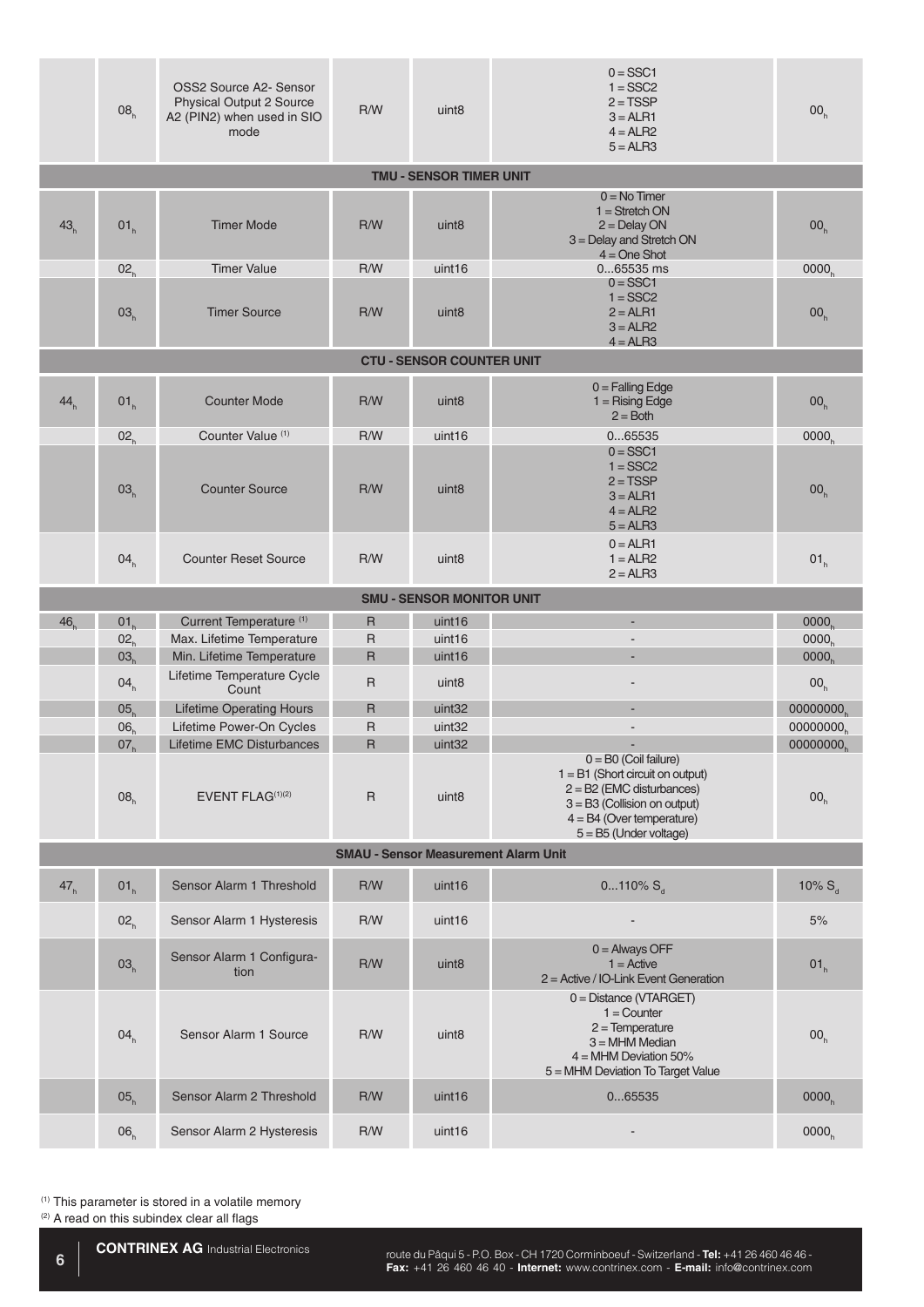|                 | 07 <sub>h</sub>                    | Sensor Alarm 2 Configura-<br>tion                    | R/W               | uint <sub>8</sub>                | $0 =$ Always OFF<br>$1 =$ Active<br>$2 =$ Active / IO-Link Event Generation                                                                        | 01 <sub>h</sub>   |
|-----------------|------------------------------------|------------------------------------------------------|-------------------|----------------------------------|----------------------------------------------------------------------------------------------------------------------------------------------------|-------------------|
|                 | 08 <sub>h</sub>                    | Sensor Alarm 2 Source                                | R/W               | uint <sub>8</sub>                | 0 = Distance (VTARGET)<br>$1 =$ Counter<br>$2 =$ Temperature<br>$3 = MHM Median$<br>$4 = MHM$ Deviation 50%<br>5 = MHM Deviation To Target Value   | 01 <sub>h</sub>   |
|                 | 09 <sub>h</sub>                    | Sensor Alarm 3 Threshold                             | R/W               | uint <sub>16</sub>               | $-2570^{\circ}C$                                                                                                                                   | $70^{\circ}$ C    |
|                 | 10 <sub>h</sub>                    | Sensor Alarm 3 Hysteresis                            | R/W               | uint <sub>16</sub>               |                                                                                                                                                    | 0000 <sub>b</sub> |
|                 | 11 <sub>h</sub>                    | Sensor Alarm 3 Configura-<br>tion                    | R/W               | uint <sub>8</sub>                | $0 =$ Always OFF<br>$1 =$ Active<br>2 = Active / IO-Link Event Generation                                                                          | 01 <sub>h</sub>   |
|                 | 12 <sub>h</sub>                    | Sensor Alarm 3 Source                                | R/W               | uint <sub>8</sub>                | $0 = Distance (VTARGET)$<br>$1 =$ Counter<br>$2 =$ Temperature<br>$3 = MHM Median$<br>$4 = MHM$ Deviation 50%<br>5 = MHM Deviation To Target Value | 02 <sub>h</sub>   |
|                 |                                    |                                                      |                   | <b>FUNCTION AND LOCATION TAG</b> |                                                                                                                                                    |                   |
| 48 <sub>b</sub> | 01 <sub>b</sub>                    | <b>Function Tag</b>                                  | R/W               | char[]                           | <user (variable="" 32="" bytes="" length)="" string,=""></user>                                                                                    | $44+14$           |
|                 | 02 <sub>h</sub>                    | <b>Location Tag</b>                                  | R/W               | char []                          | <user (variable="" 32="" bytes="" length)="" string,=""></user>                                                                                    | $44**44$          |
|                 |                                    |                                                      |                   | <b>DEVICE CHARACTERISTIC</b>     |                                                                                                                                                    |                   |
| 49 <sub>b</sub> | 01 <sub>h</sub><br>02 <sub>h</sub> | <b>Profile Compatibility</b><br>Detection Range Max. | $\mathsf{R}$<br>R | char []<br>char[]                | "SSP 4.3.1 DMSS"<br>Depend on sensor type                                                                                                          |                   |
|                 | 03 <sub>b</sub>                    | Supply Voltage Range (U <sub>b</sub> )               | R                 | char[]                           | "1030 VDC"                                                                                                                                         |                   |
|                 | 04 <sub>h</sub>                    | Max. Output Current                                  | R                 | char[]                           | "≤200 mA"                                                                                                                                          |                   |
|                 | 05 <sub>h</sub>                    | Ambient Temperature Range<br>$(T_A)$                 | $\mathsf{R}$      | char[]                           | "-25+70°C"                                                                                                                                         |                   |
|                 | 06 <sub>h</sub>                    | Storage Temperature Range<br>$(T_{\rm s})$           | $\mathsf{R}$      | char[]                           | "-25+70°C"                                                                                                                                         |                   |
|                 | 07 <sub>h</sub>                    | <b>Enclosure Rating</b>                              | $\mathsf{R}$      | char []                          | "IP 67"                                                                                                                                            |                   |
|                 |                                    |                                                      |                   |                                  | <b>MHM - MEASUREMENT HISTOGRAM MODULE</b>                                                                                                          |                   |
| 4A <sub>h</sub> | 01 <sub>h</sub>                    | <b>MHM Source</b>                                    | R/W               | uint <sub>8</sub>                | $0 = Distance$<br>$1 = Temperature$                                                                                                                | 00 <sub>h</sub>   |
|                 | 02 <sub>h</sub>                    | <b>MHM Trigger</b>                                   | R/W               | uint <sub>8</sub>                | $0^{(2)}$ = When Input = 1<br>$1 =$ When TSSP = 1                                                                                                  | 00 <sub>h</sub>   |
|                 | 03 <sub>h</sub>                    | Range Start                                          | R/W               | uint16                           | 0110% $S_d$                                                                                                                                        | $0\% S_{d}$       |
|                 | 04 <sub>h</sub>                    | Range End                                            | R/W               | uint16                           | $0110\% S_{d}$                                                                                                                                     | 100% $S_{d}$      |
|                 | 05 <sub>h</sub>                    | <b>BIN 1(1)</b>                                      | $\mathsf{R}$      | uint <sub>32</sub>               | Firstbin of value defined by ("Range End"-"Range Start")/16                                                                                        | $4 \times 00_h$   |
|                 | 06 <sub>h</sub>                    | <b>BIN 2(1)</b>                                      | $\mathsf{R}$      | uint32                           |                                                                                                                                                    | $4 \times 00_h$   |
|                 | 07 <sub>h</sub>                    | <b>BIN 3(1)</b>                                      | $\sf R$           | uint <sub>32</sub>               |                                                                                                                                                    | $4 \times 00_h$   |
|                 | 08 <sub>h</sub>                    | <b>BIN 4(1)</b>                                      | $\mathsf{R}$      | uint32                           | $\cdots$                                                                                                                                           | $4 \times 00_h$   |
|                 | 09 <sub>h</sub>                    | <b>BIN 5(1)</b>                                      | $\mathsf{R}$      | uint <sub>32</sub>               |                                                                                                                                                    | $4 \times 00_h$   |
|                 | 10 <sub>h</sub>                    | <b>BIN 6(1)</b>                                      | $\mathsf{R}$      | uint <sub>32</sub>               |                                                                                                                                                    | $4 \times 00_h$   |
|                 | 11 <sub>h</sub>                    | <b>BIN 7(1)</b>                                      | $\sf R$           | uint <sub>32</sub>               | $\cdots$                                                                                                                                           | $4 \times 00_h$   |
|                 | 12 <sub>h</sub>                    | <b>BIN 8(1)</b>                                      | $\mathsf{R}$      | uint32                           | $\cdots$                                                                                                                                           | $4 \times 00_h$   |
|                 | 13 <sub>h</sub>                    | <b>BIN 9(1)</b>                                      | $\sf R$           | uint <sub>32</sub>               |                                                                                                                                                    | $4 \times 00_h$   |
|                 | 14 <sub>h</sub>                    | <b>BIN 10(1)</b>                                     | $\sf R$           | uint32                           | $\cdots$                                                                                                                                           | $4 \times 00_h$   |
|                 | 15 <sub>h</sub>                    | <b>BIN 11(1)</b>                                     | $\mathsf{R}$      | uint <sub>32</sub>               |                                                                                                                                                    | $4 \times 00_h$   |
|                 |                                    |                                                      |                   |                                  | $\cdots$                                                                                                                                           |                   |
|                 | 16 <sub>h</sub>                    | <b>BIN 12(1)</b>                                     | $\sf R$           | uint32                           |                                                                                                                                                    | $4 \times 00_h$   |
|                 | 17 <sub>h</sub>                    | <b>BIN 13(1)</b>                                     | $\mathsf{R}$      | uint <sub>32</sub>               | $\cdots$                                                                                                                                           | $4 \times 00_h$   |
|                 | 18 <sub>h</sub>                    | <b>BIN 14(1)</b>                                     | $\mathsf R$       | uint32                           | $\cdots$                                                                                                                                           | $4 \times 00_h$   |

 $(2)$  Option 0 only available if OSS2Logic =  $4 =$  INPUT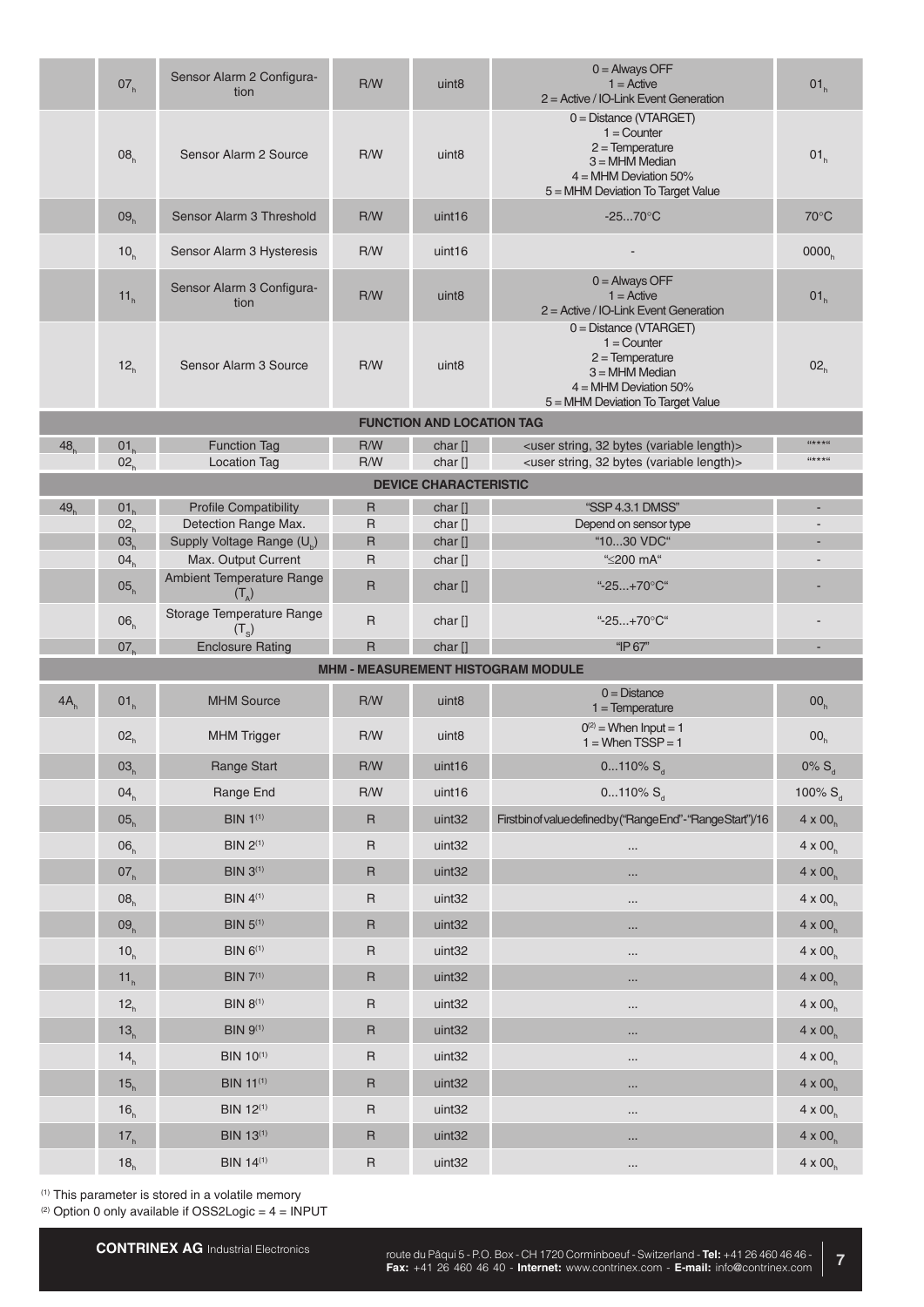|                                                          | 19 <sub>h</sub> | BIN 15 <sup>(1)</sup>        | $\mathsf{R}$ | uint <sub>32</sub> | $\cdots$                                                                                                       | $4 \times 00$     |  |  |  |
|----------------------------------------------------------|-----------------|------------------------------|--------------|--------------------|----------------------------------------------------------------------------------------------------------------|-------------------|--|--|--|
|                                                          | 20 <sub>h</sub> | BIN 16 <sup>(1)</sup>        | $\mathsf{R}$ | uint <sub>32</sub> | Lastbin of value defined by ("Range End" - "Range Start")/16                                                   | $4 \times 00_{h}$ |  |  |  |
|                                                          | 21 <sub>h</sub> | Median <sup>(1)</sup>        | $\mathsf{R}$ | uint <sub>16</sub> |                                                                                                                | $2 \times 00$     |  |  |  |
|                                                          | 22 <sub>h</sub> | Deviation 50% <sup>(1)</sup> | $\mathsf{R}$ | uint <sub>16</sub> |                                                                                                                | $2 \times 00$     |  |  |  |
|                                                          | 23 <sub>h</sub> | <b>Target Value</b>          | R/W          | uint <sub>16</sub> |                                                                                                                | $2 \times 00$     |  |  |  |
|                                                          | 24 <sub>h</sub> | Deviation $(1)$              | $\mathsf{R}$ | uint <sub>16</sub> | Deviation = Median - Target Value                                                                              | $2 \times 00^{6}$ |  |  |  |
| <b>FUNCTION CLASS - MDC DESCRIPTION PARAMETER (8005)</b> |                 |                              |              |                    |                                                                                                                |                   |  |  |  |
| 4080                                                     | 01 <sub>h</sub> | Lower Limit                  | $\mathsf{R}$ | int32              | Lower value measurement range,<br>see range definition in Table A.5 According to SSP<br>C <sub>5</sub> page 39 | $\Omega$          |  |  |  |
|                                                          | 02 <sub>h</sub> | Upper Limit                  | $\mathsf{R}$ | int32              | Upper value measurement range,<br>see range definition in Table A.5 According to SSP<br>C <sub>5</sub> page 40 | $\Omega$          |  |  |  |
|                                                          | 03 <sub>n</sub> | <b>Unit Code</b>             | $\mathsf{R}$ | uint <sub>16</sub> | See Unit table defined in Table A.7. According to<br>SSP C5 page 41                                            | $\mathbf{0}$      |  |  |  |
|                                                          | 04 <sub>h</sub> | Scale                        | $\mathsf{R}$ | int <sub>8</sub>   | See Table B.2. According to SSP C5 page 42                                                                     | $\Omega$          |  |  |  |

# **PROCESS DATA REPRESENTATION**

## **PROCESS DATA STRUCTURE - DISTANCE, COUNTER, TEMPERATURE SENSING MODE**

#### PROCESS DATA INPUT

### Bitoffset

| <b>Byte</b>                |                                | 6                | 5                | 4                | 3                | $\overline{2}$ |                  | 0                |                  | <b>Name</b>        | Value                            | <b>Description</b>               |
|----------------------------|--------------------------------|------------------|------------------|------------------|------------------|----------------|------------------|------------------|------------------|--------------------|----------------------------------|----------------------------------|
| $\left( 0\right)$          | ALR <sub>3</sub>               | ALR <sub>2</sub> | ALR <sub>1</sub> | SSC <sub>2</sub> | SSC <sub>1</sub> | <b>TSS</b>     | OSS <sub>2</sub> | OSS <sub>1</sub> |                  |                    | $\mathbf{0}$                     | Alarm 3 is OFF                   |
|                            | <b>Scale Value</b>             |                  |                  |                  |                  |                |                  |                  | ALR <sub>3</sub> |                    | Alarm 3 is ON                    |                                  |
| P.                         | <b>Measurement value (LSB)</b> |                  |                  |                  |                  |                |                  |                  |                  | ALR <sub>2</sub>   | $\mathbf{0}$                     | Alarm 2 is OFF                   |
| 3                          | <b>Measurement value (MSB)</b> |                  |                  |                  |                  |                |                  |                  | 1                |                    | Alarm 2 is ON                    |                                  |
|                            |                                |                  |                  |                  |                  |                | ALR <sub>1</sub> | $\overline{0}$   | Alarm 1 is OFF   |                    |                                  |                                  |
|                            |                                |                  |                  |                  |                  |                |                  |                  | 1                | Alarm 1 is ON      |                                  |                                  |
|                            |                                |                  |                  |                  |                  |                |                  |                  | SSC <sub>2</sub> | $\mathbf{0}$       | Switching signal 2 is OFF        |                                  |
|                            |                                |                  |                  |                  |                  |                |                  |                  |                  |                    | $\mathbf{1}$                     | Switching signal 2 is ON         |
|                            |                                |                  |                  |                  |                  |                |                  |                  |                  | SSC <sub>1</sub>   | $\mathbf{0}$                     | Switching signal 1 is OFF        |
|                            |                                |                  |                  |                  |                  |                |                  |                  |                  |                    | $\mathbf{1}$                     | Switching signal 1 is ON         |
|                            |                                |                  |                  |                  |                  |                |                  |                  | <b>TSS</b>       | $\mathbf{0}$       | Timered selected signal is OFF   |                                  |
|                            |                                |                  |                  |                  |                  |                |                  |                  |                  |                    | 1                                | Timered selected signal is OFF   |
|                            |                                |                  |                  |                  |                  |                |                  |                  | OSS <sub>2</sub> | $\mathbf 0$        | Output switching signal 2 is OFF |                                  |
|                            |                                |                  |                  |                  |                  |                |                  |                  |                  |                    | $\mathbf{1}$                     | Output switching signal 2 is ON  |
| <b>PROCESS DATA OUTPUT</b> |                                |                  |                  |                  |                  |                |                  |                  |                  | OSS <sub>1</sub>   | $\mathbf{0}$                     | Output switching signal 1 is OFF |
| <b>Bitoffset</b>           |                                |                  |                  |                  |                  |                |                  |                  |                  |                    | 1                                | Output switching signal 1 is ON  |
|                            |                                |                  |                  |                  |                  |                |                  |                  |                  |                    |                                  |                                  |
| <b>Byte</b>                |                                | 6                | 5                | 4                | 3                | $\overline{2}$ | 1                | $\bf{0}$         |                  | <b>Name</b>        | <b>Value</b>                     | <b>Description</b>               |
| $\Omega$                   | <b>RFU</b><br><b>DIS</b>       |                  |                  |                  |                  |                |                  |                  | $\mathbf{0}$     | Sensor is enabled  |                                  |                                  |
|                            |                                |                  |                  |                  |                  |                |                  | <b>DIS</b>       |                  | Sensor is disabled |                                  |                                  |
|                            |                                |                  |                  |                  |                  |                |                  |                  |                  |                    |                                  |                                  |